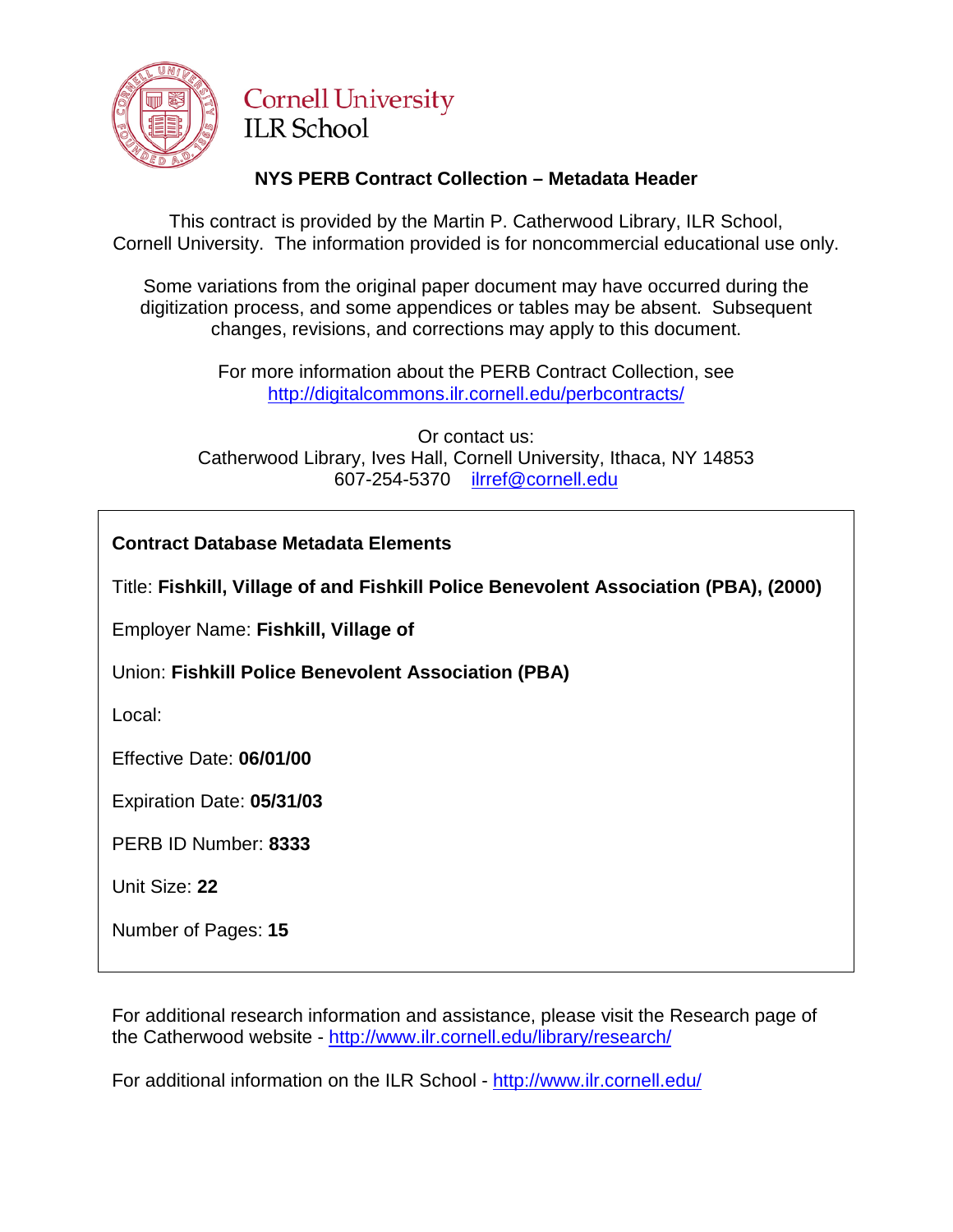# **8333 05312003**

'..

Fishkill, Village Of And Village Of Fishkill Pba .

*S-()5"'Z-* 1//  $\subsetneq$  $36505$   $\rho_{04}$ 

**NVS** PUBLIC EMPLOYMENT RELATIONS BUARD<br>
RECEIVED

..FEB 2 0 2001

**CONCILIATION** 

# .):

# AGREEMENT

## BY AND BETWEEN

#### VILLAGE OF FISHKILL

and

# VILLAGE OF FISHKILL POLICE BENEVOLENT ASSOCIATION

June 1, <sup>2000</sup> - May 31, <sup>2003</sup>

 $(845)$  566 - 4066 Anthony Solfard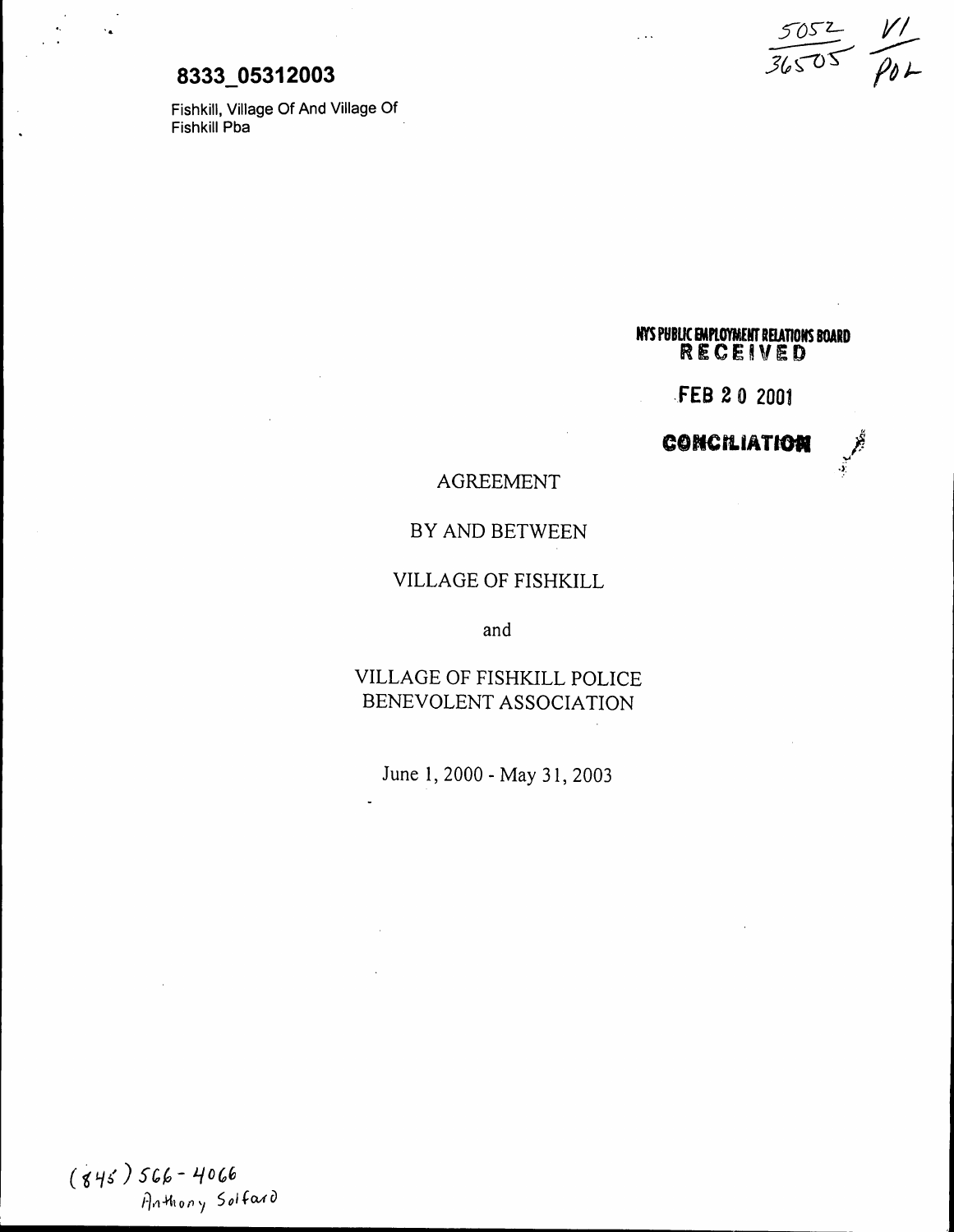# TABLE OF CONTENTS

 $\mathcal{L}^{\text{max}}_{\text{max}}$ 

 $\frac{1}{\sqrt{2}}$ 

 $\bullet.$ 

 $\ddot{\phantom{a}}$ 

| I.          | <b>INTENT OF THE PARTIES</b>           | page 1     |
|-------------|----------------------------------------|------------|
| II.         | <b>RECOGNITION</b>                     | page 1     |
| III.        | NO STRIKE CLAUSE                       | page 1     |
| IV.         | UNION DUES CHECK OFF                   | page 1     |
| V.          | <b>AGENCY SHOP</b>                     | page 1-2   |
|             | A. Agency Shop Dues                    | page 2     |
| VI.         | <b>SHOP STEWARDS</b>                   | page 2-3   |
| VII.        | RETENTION OF MANAGERIAL PREROGATIVES   | page 3     |
| VIII.       | MAINTENANCE OF STANDARDS               | page 3     |
| IX.         | <b>GRIEVANCE PROCEDURE</b>             | page 3-5   |
| Х.          | <b>SENIORITY</b>                       | page 5     |
| XI.         | INDEMNIFICATION RE FALSE ARREST CLAIMS | page 5     |
| XII.        | 207c GENERAL MUNICIPAL LAW             | page 5-6   |
| XIII.       | COURT AND ADMINISTRATIVE APPEARANCES,  |            |
|             | PARADE DUTY AND CALL IN DUTY           | page 6     |
| XIV.        | <b>HOLIDAY PAY</b>                     | page 6     |
| XV.         | UNIFORM AND EQUIPMENT                  | page 6-7   |
| XVI.        | MPTC TRAVEL REIMBURSEMENT              | page 7-8   |
| XVII.       | VEHICLE MAINTENANCE AND SAFETY         | page 8     |
| XVIII.      | <b>SCHEDULING</b>                      | page 8-9   |
| XIX.        | FIREARMS AND IN-SERVICE TRAINING       | page 9-10  |
| XX.         | DISCIPLINARY PROCEEDINGS               | page 10    |
| XXI.        | THIRD PARTY EMPLOYMENT IN UNIFORM      | page 10    |
| XXII.       | <b>RETIREMENT</b>                      | page 10    |
| XXIII.      | <b>UNPAID LEAVE OF ABSENCE</b>         | page 11    |
| <b>XXIV</b> | <b>HOURLY RATE SCHEDULE</b>            | page 11-12 |
| XXV.        | OUT OF CLASSIFICATION WORK             | page 12    |
| XXVI.       | <b>DURATION OF AGREEMENT</b>           | page 12    |
| XXVII.      | <b>MODIFICATION OR REVISION</b>        | page 12    |

 $\sim$   $\sim$ 

 $\sim$   $\sim$ 

 $\ddot{\phantom{a}}$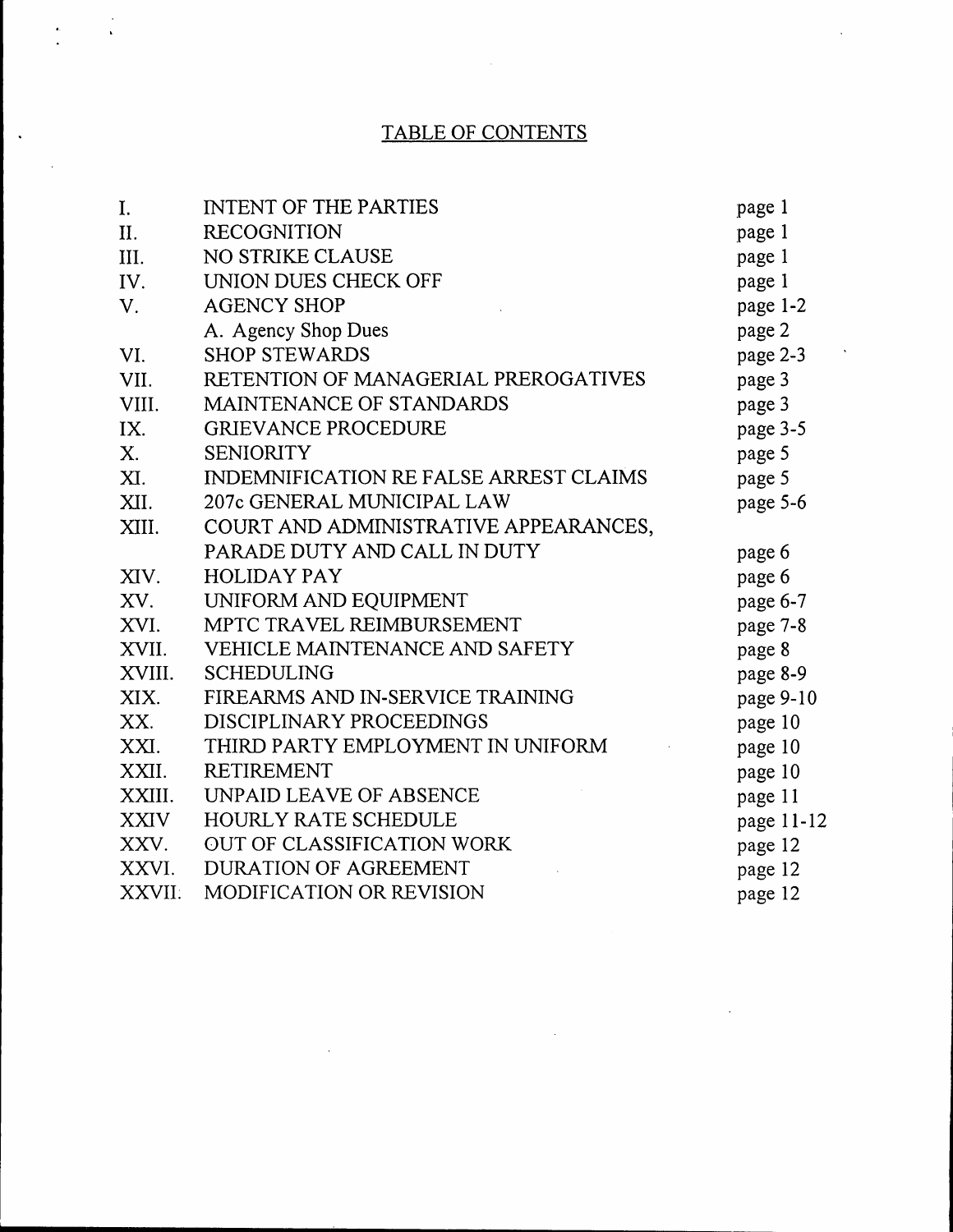THIS AGREEMENT, is made and entered into on the day of by and between the Village of Fishkill (hereinafter referred to as the "Village"), located at Main Street, Van Wyck Hall, Fishkill, New York 12524 and the Village of Fishkill Police Benevolent Association (hereinafter referred to as the "PBA") located at P.O. Box 7, Fishkill, Ne\v York 12524.

# 1. INTENT OF THE PARTIES

It is the intent and purpose of the parties hereto, to comply with the statutory requirements as set forth in the Public Employees' Fair Employment Act found in the CiviI Service' Law of the State of New York (commonly referred to as the "Taylor Law"). The purpose of this Agreement between the Village and the PBA is further to set forth the terms and conditions of employment of the members of the bargaining unit represented by the PBA.

# II. RECOGNITION

The Village and PBA agree and acknowledge that the Village has recognized the Village of Fishkill Police Benevolent Association as the employee organization and bargaining agent for all part-time police officer employees of the Village with the exclusion of Lieutenants and the Chief of Police.

## III. NO STRIKE CLAUSE

The PBA affirms on behalf of itself and its bargaining unit members that it does not assert the right, nor possess the right, to engage in a strike against the Village, and that it shall not cause, instigate, encourage or condone a strike.

## IV. UNION DUES CHECK-OFF

The Village shall deduct from the wages of all employees covered by the Agreement, the initiation fee and dues as the PBA may prescribe, and agrees to remit same to said PBA; all such deductions shall be made prior to the end of the following month for which such deductions are made. Written authorization by the employee(s) is to be furnished in the form approved by the Village.

## v. AGENCY SHOP

Under the Taylor Law, membership in this PBA is not compulsory. Employees have the right to join, not maintain or drop their membership in this PBA. Neither party shall exert any pressure on, or discriminate against, an employee(s) as regards such matters. The PBA is required, under this Agreement, to represent all of the employees in the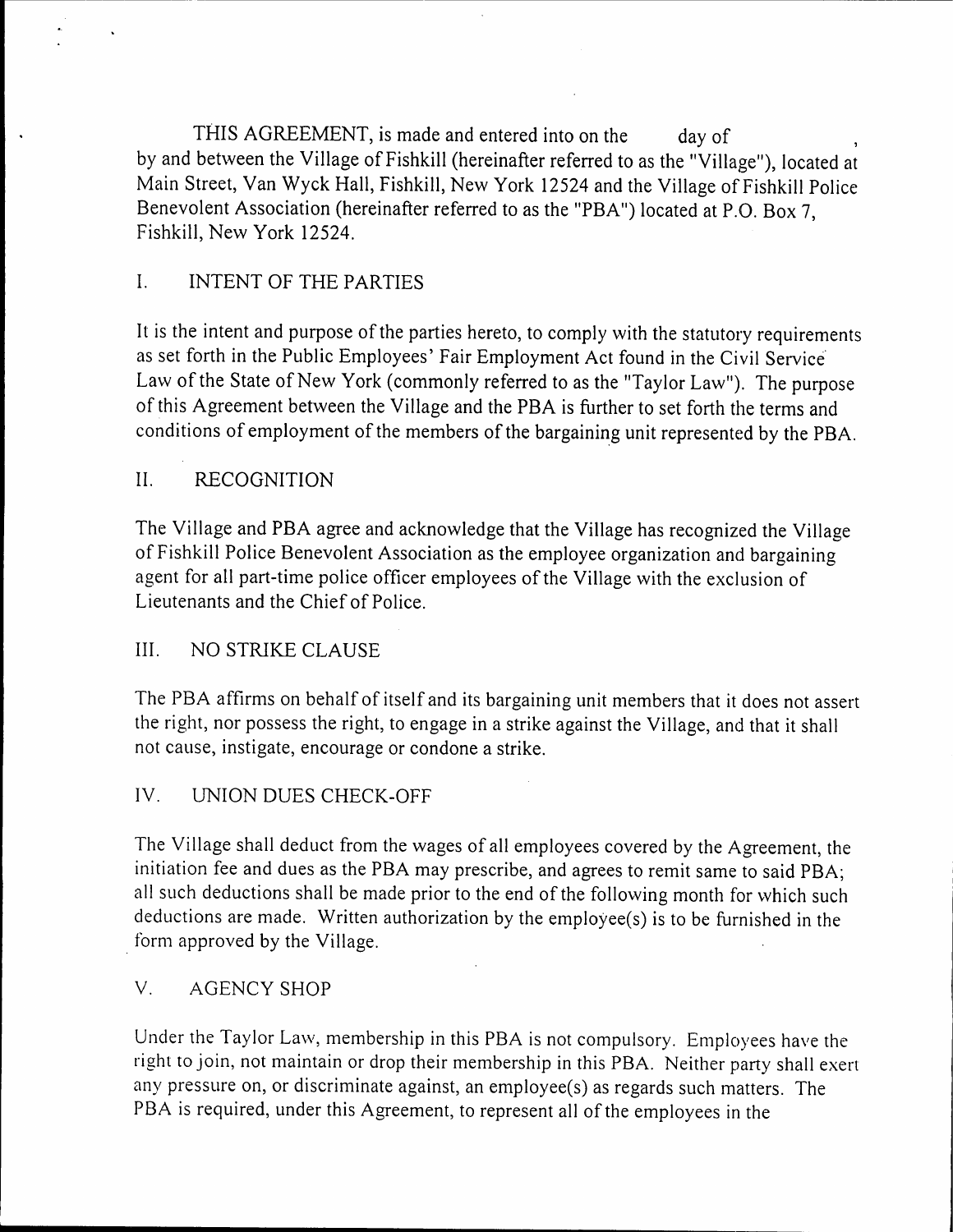bargaining unit fairly and equally without regard to PBA membership. The terms of this Agreement have been made for all employees in the bargaining unit, and not only for inembers of the PBA. This Agreement has been executed by the Village after the Public Employment Relations Board has certified that the PBA is a choice of a majority of the employees in the bargaining unit. Accordingly, it is fair and just that each employee(s) in the bargaining unit is to pay a fair share of the obligations along with the grant of equal benefits contained in this Agreement.

A. Agency Shop Dues

In accordance with the policy set forth above and under this section, all employees shall pay to this PBA an amount of money equal to that paid by other employees in the bargaining unit who are members of the PBA, which shall be limited to an amount of money equal to the PBA's regular and usual initiation fees and its regular and usual dues. For present employees, such payments shall commence thirty-one  $(31)$  days following the effective date, or on the date of execution of this Agreement, \vhichever is later, and for new employees, the payment shall start thirty-one  $(31)$  days following the first date of employment.

# VI. SHOP STEWARDS

The Village recognizes the right of the PBA to designate two  $(2)$  shop stewards; the authority of the shop stewards so designated by the PBA shall be limited to, and shall not exceed, the following duties and activities.

1. the investigation and presentation of grievances in accordance with the provisions of the collective bargaining agreement;

2. The transmission of such messages and information which shall originate with, and are authorized by the PBA or its officers, provided such message and information:

a. have been reduced to writing; or

b. if not reduced to writing, are of a routine nature and do not involve a refusal to perform work assignments;

c. the Village recognizes these limitations upon the authority of the shop stewards and shall not hold the PBA liable for unauthorized acts; and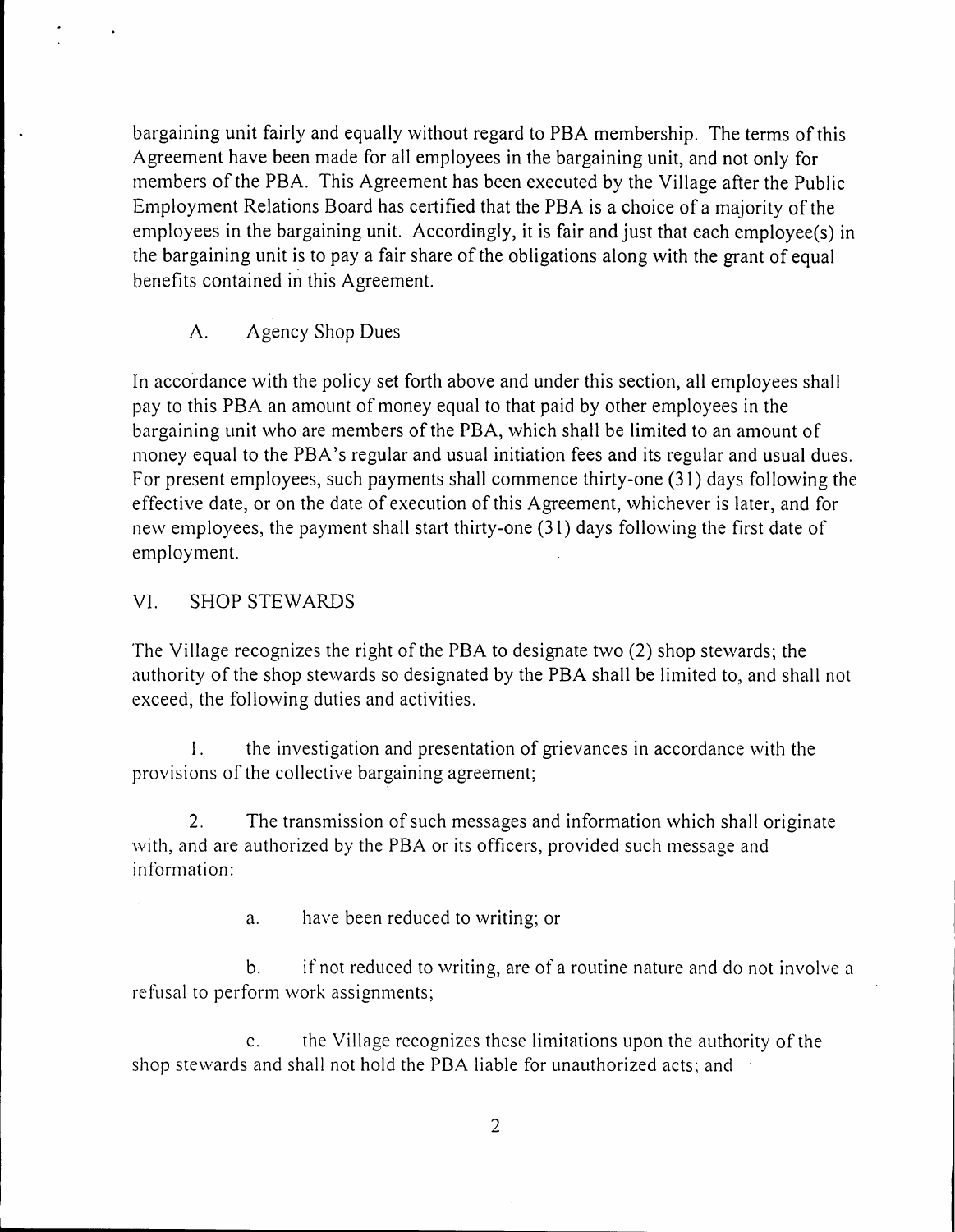d. to the extent practicable, the duties of shop stewards shall be carried out during working hours and such activities shall in no way interfere with the performance of services by bargaining unit members for the Village.

# VII. RETENTION OF MANAGERIAL PREROGATIVES

Except as expressly modified or restricted by a specific provision of this Agreement, all statutory and inherent managerial rights, prerogatives, and functions are retained and vested exclusively in the Village, including, but not limited to, the rights, in accordance with its sole and exclusive judgment and discretion: to determine the number of employees to be employed; to hire employees, determine their qualifications and assign and direct their work; to promote, demote, transfer, lay off, recall to work, and retire employees; to set the standards of conduct of the police officers; to maintain the efficiency of operations; to determine the personnel, methods, means, and facilities by which police operations are conducted; to set the number of hours and shifts to be worked; to expand, reduce, alter, combine, transfer, assign, or cease any job, to control and regulate the use of Village property, vehicles and equipment; to issue, amend and revise policies, rules, regulations and practices. The Village's failure to exercise any right, prerogative, or function hereby reserved to it, or the Village's exercise of any such right, prerogative, or function in a particular way, shall not be considered a waiver of the Village's right, to exercise such right, prerogative, or function or preclude it from exercising the same in some other way not in conflict with the express provisions of this Agreement.

# VIII. MAINTENANCE OF STANDARDS

It is understood that any proposed policy or procedure change affecting the terms and conditions of this Agreement shall not be changed, modified and/or altered without the voluntary, mutual consent of the PBA. Any changes by the Village shall be submitted to the PBA for approval and/or mutual consent.

## IX. GRIEVANCE PROCEDURE

1. Grievance Defined:

a. A grievance shall be a claim by any member of the unit or the PBA that a specific term of this Agreement has been violated.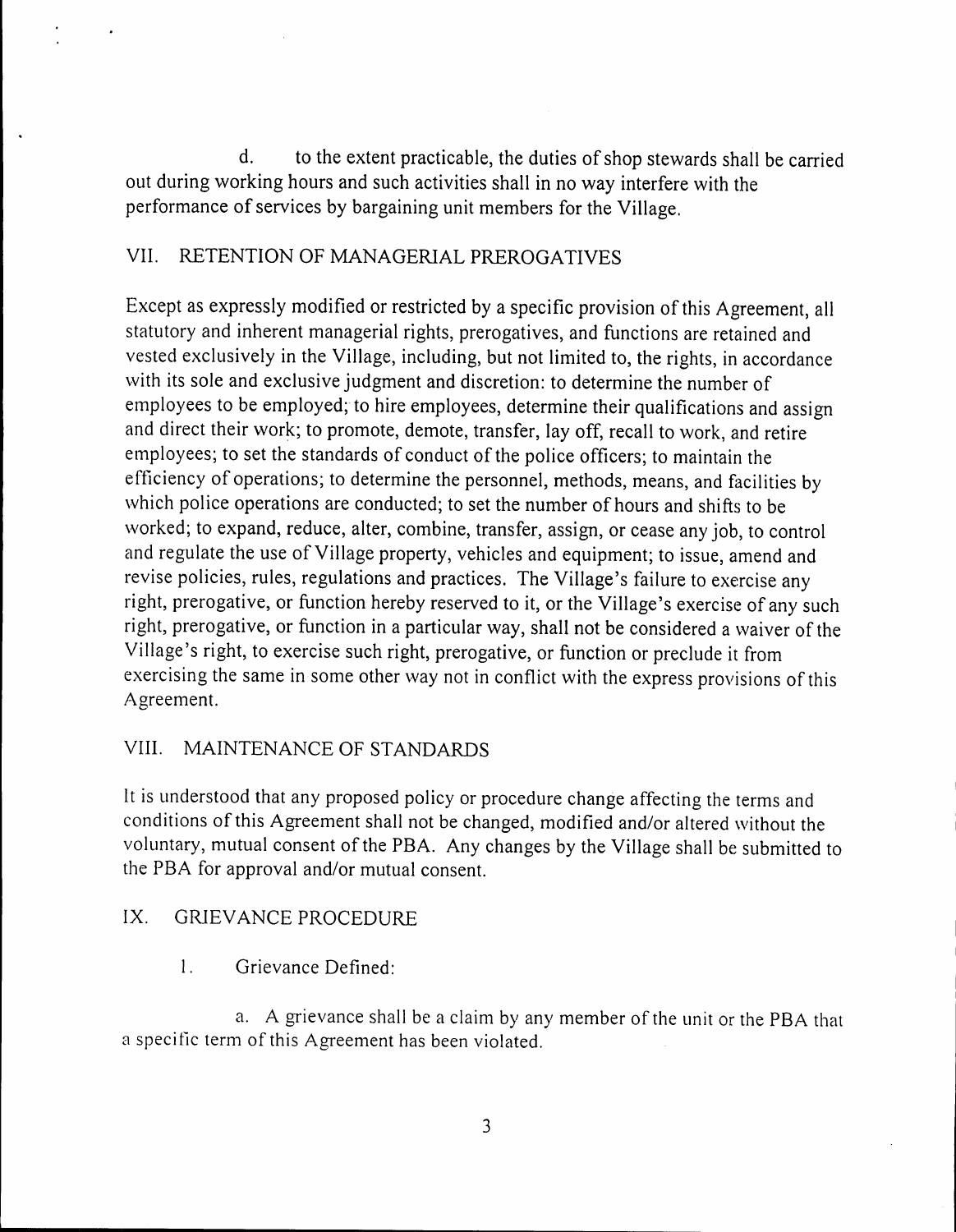b. Grievances shall be in writing and shall state the name of the grievant(s), the section of the contract which is claimed to have been violated and the redress/remedy sought.

c. Grievances must be initiated in writing \\'ithin fifteen (15) days of the act complained of, or within fifteen  $(15)$  days of the date within which the grievant(s) should reasonably have had knowledge of the complained-of act.

d. Nothing contained herein shall be construed to restrict informal resolution of any grievance. No informal resolution to which the PBA is not a party shall constitute a precedent for either party.

e. Any unit member bringing a grievance may be represented by the PBA. or by a representative of the *pBA.*

f. The PBA and grievant(s) shall be entitled to attend all steps of this procedure.

g. Steps of the Grievance Procedure:

Step One: Any unit member having a grievance will file it with the Chief of Police either personally or by a representative. The Chief of Police shall have ten (10) business days to respond in writing.

Step Two: If the Chief of Police's response is not satisfactory, the grievant(s) shall have ten (10) business days to submit the matter to the Village Board. The Board shall render a decision within thirty (30) days thereafter.

Step Three: If the PBA is not satisfied with the Board's decision, it shall file a demand for arbitration within thirty (30) days of the receipt of the Board's response. Demand for arbitration shall be filed \vith the Ne\v York State Public Employment Relations Board and all arbitration shall be conducted under the rules and procedures of the New York State Public Employment Relations Board.

h. Arbitration:

The Arbitrator shall not have the power to alter, amend or change any provisions of this Agreement. The decision of the Arbitrator shall be final and binding. The fees and expenses of the Arbitrator shall be equally divided between the parties.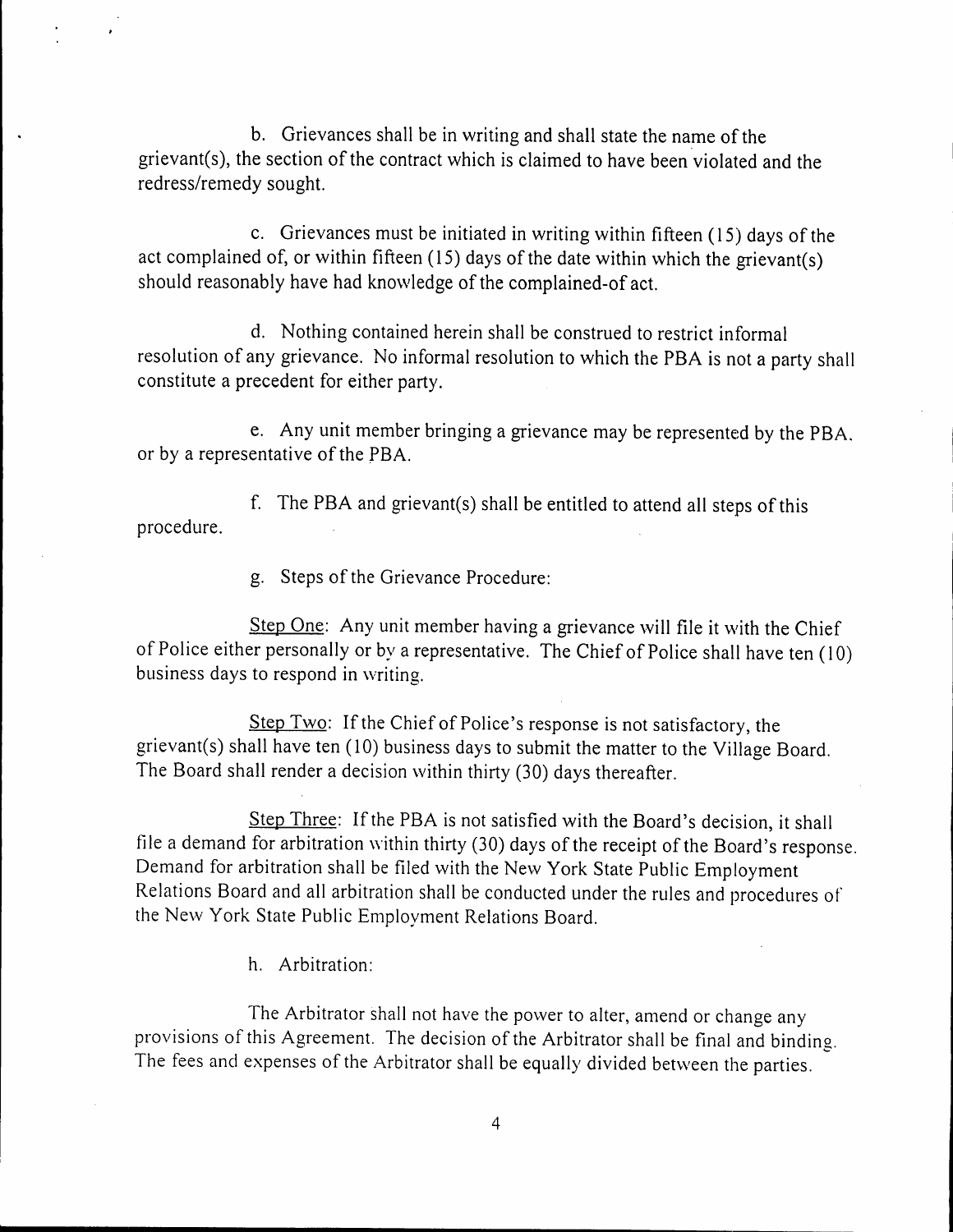Each party shall pay the expenses and fees of its own representatives or witnesses.

i. Nothing herein shall prevent the PBA and the Police Committee from meeting in an attempt to resolve the grievance.

j. Any time limits herein above mentioned may be extended by mutual consent of both parties in writing for the purpose of gathering further information which may be necessary in the decision making process.

#### x. SENIORITY

Seniority is determined by:

- I. Rank or
- 2. By date of appointment to rank or previous ranks
- 3. By date of appointment to the department

Seniority shall be the determining factor in job and/or tour assignments, except that while Thomas Wohlrab is Chief of Police seniority shall be one factor in job and/or tour assignments with final determination to be made by Chief Wohlrab.

## XI. INDEMNIFICATION REGARDING FALSE ARREST CLAIMS

The Village shall assume all risks incidental to the operation of the Department and will indemnify any of its employees against damages and legal defense costs for all claims or actions arising from any accident, injury or damage whatsoever to any persons or property arising out of the lawful discharge of the officer's duties, within the scope of his/her employment and such claims or actions brought thereon.

XII. 207c GENERAL MUNICIPAL LAW (Injury/Illness on the Job)

Any police officer who was injured or suffers a duty related illness on the job, shall be paid pursuant to the requirements of Section 207c of the General Municipal Law.

Procedure: An ill or injured police officer's "regular salary or wages" pursuant to General Municipal Lavv Section 207-c shall be determined by multiplying the ill or injured officer's average hours of work per pay period during the six (6) months immediately preceding the disabling injury or illness by the officer's hourly rate of pay.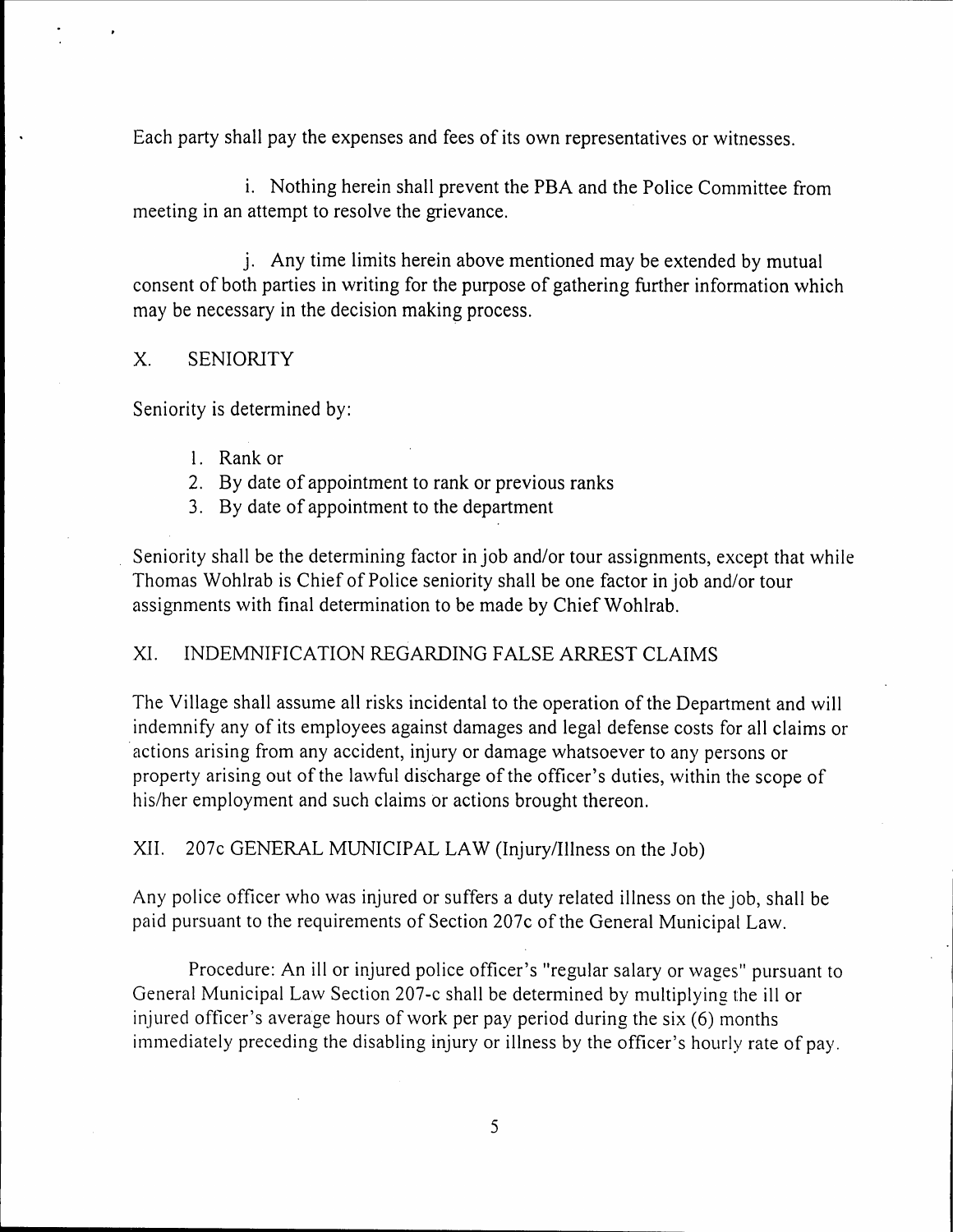Any disputes concerning eligibility for General Municipal Law 207-c benefits or the application of that law, shall be subject to the Grievance Procedure of this Agreement.

## XIII. COURT AND ADMINISTRATIVE APPEARANCES, PARADE DUTY AND CALL IN DUTY

Employees shall be paid a minimum of three  $(3)$  hours straight time pay for any necessary court and administrative appearances, parade duty, or call in duty to work at times other than their scheduled tours of duty.

#### XIV. HOLIDAY PAY

An employee shall receive compensation at time and one-half  $(1.5X)$  his/her regular rate of hourly pay for any hours, or portions thereof, actually worked on Christmas, Easter, Thanksgiving, New Year's Day, Fourth of July, Labor Day, Presidents' Day and Memorial Day. The phrase "hours actually worked" shall mean hours, or portions thereof, falling within the 24 hour period constituting any such holiday. In the event that an officer is working a special DWI patrol under the County program, on the aforesaid holidays, he/she shall be entitled to only that rate of pay which is set by the County program.

Effective December 25, 2001, police officers who work on Christmas Day shall receive compensation at two times (2X) his/her regular rate of hourly pay for any hours or portions thereof actually worked on those days.

Effective January 1, 2002, police officers who work on New Year's Day shall receive compensation at two times  $(2X)$  his/her regular rate of hourly pay for any hours or portions thereof actually worked on those days.

XV. UNIFORMS AND EQUIPMENT

Section 1 - Initial Uniform and Equipment

Upon hire, all employees shall receive and all current employees shall be entitled to the initial uniform and equipment list as set forth herein at no cost to the employee. In the event the Village or Chief of Police require additional uniforms and/or equipment as set forth herein, the Village shall provide, at no cost to the employee, those articles. The Village shall replace all issued uniforms and equipment based on a normal wear and tear basis or destroyed in the line of duty, at no cost to the employee.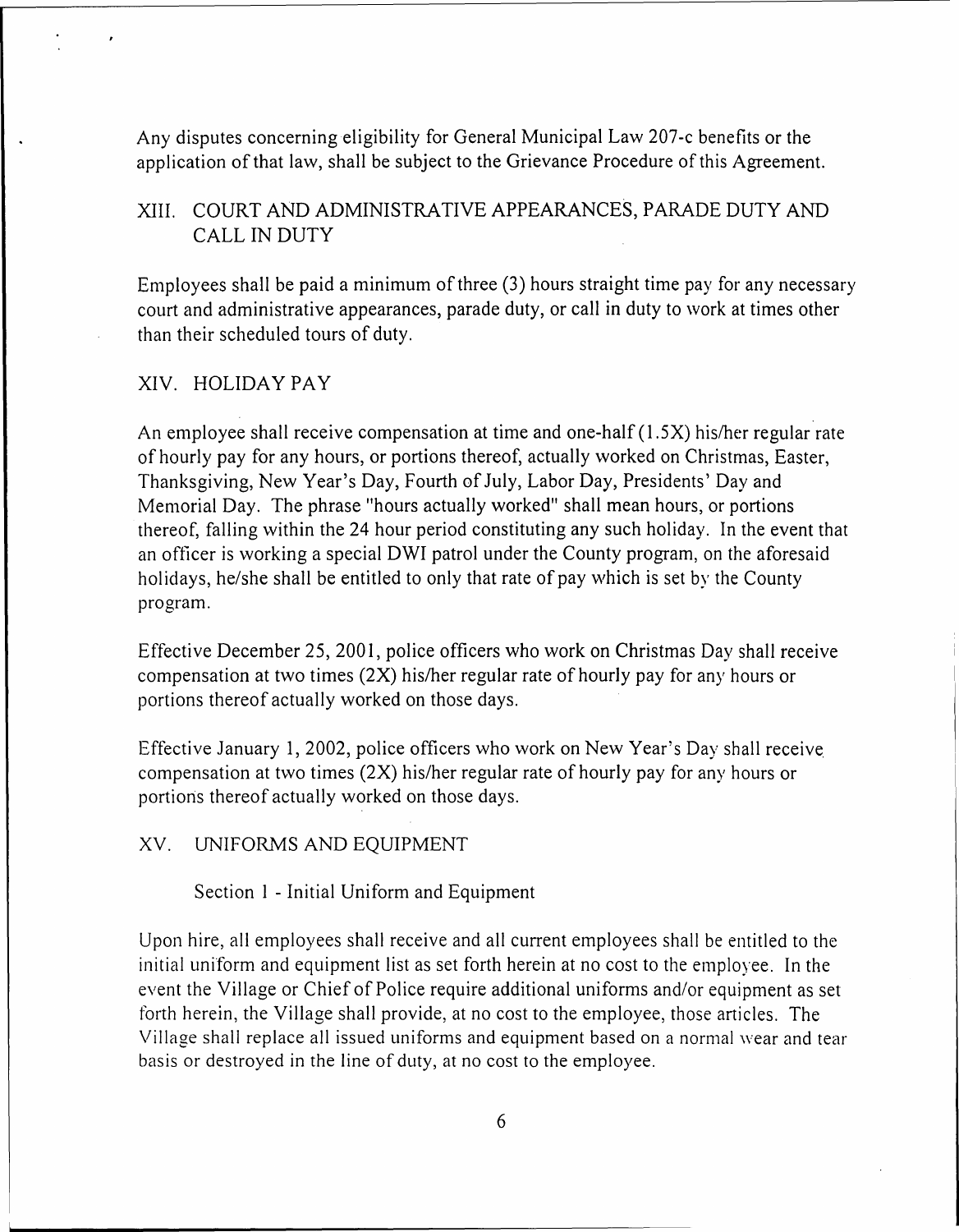Any and all previously issued uniforms and equipment shall be included in the initial inventory as listed below:

- I Long sleeve shirt
- I Short sleeve shirt
- I Pair of pants (all season wear)
- I All season jacket (with liner)
- I **Tie**
- $\mathbf{I}$ Tie clip
- I Hat
- $\mathbf{I}$ Bullet proof vest\*
- I Shield (for hat)
- 1 Name Tag
- 1 Set of collar brass
- 1 Police shield
- 1 Pepper spray and holder provided upon certification or proof thereof
- 1 Automatic service weapon with sufficient ammunition for maximum capacity
- 1 Black leather service belt
- 1 Black leather double-magazine ammo case
- 1 Black leather handcuff case
- 1 Pair of handcuffs with keys
- $\mathbf{I}$ Night stick (E.G. PR-24)
- 1 Night stick holder
- 4 Black leather belt keepers
- 3 Department patches and flag shall be included in all uniform articles.

All employees shall receive additional uniforms and equipment as required including after the completion of specialized training and as determined by the Chief of Police, at no cost to them. Any and all such additional uniforms or equipment as required and as determined by the Chief of Police, shall become part of the uniform and equipment issue to existing and new employees. All uniforms and equipment provided to each employee shall be returned upon termination of employment.

#### XVI. MPTC TRAVEL REIMBURSEMENT

Any employee who enrolls in and attends the standard MPTC training courses shall be reimbursed for travel expense at the rate in conformance with IRS guidelines, upon the submission of vouchers reflecting the date of travel and the mileage to and from the employee's residence and the site of the training course. Such reimbursement shall not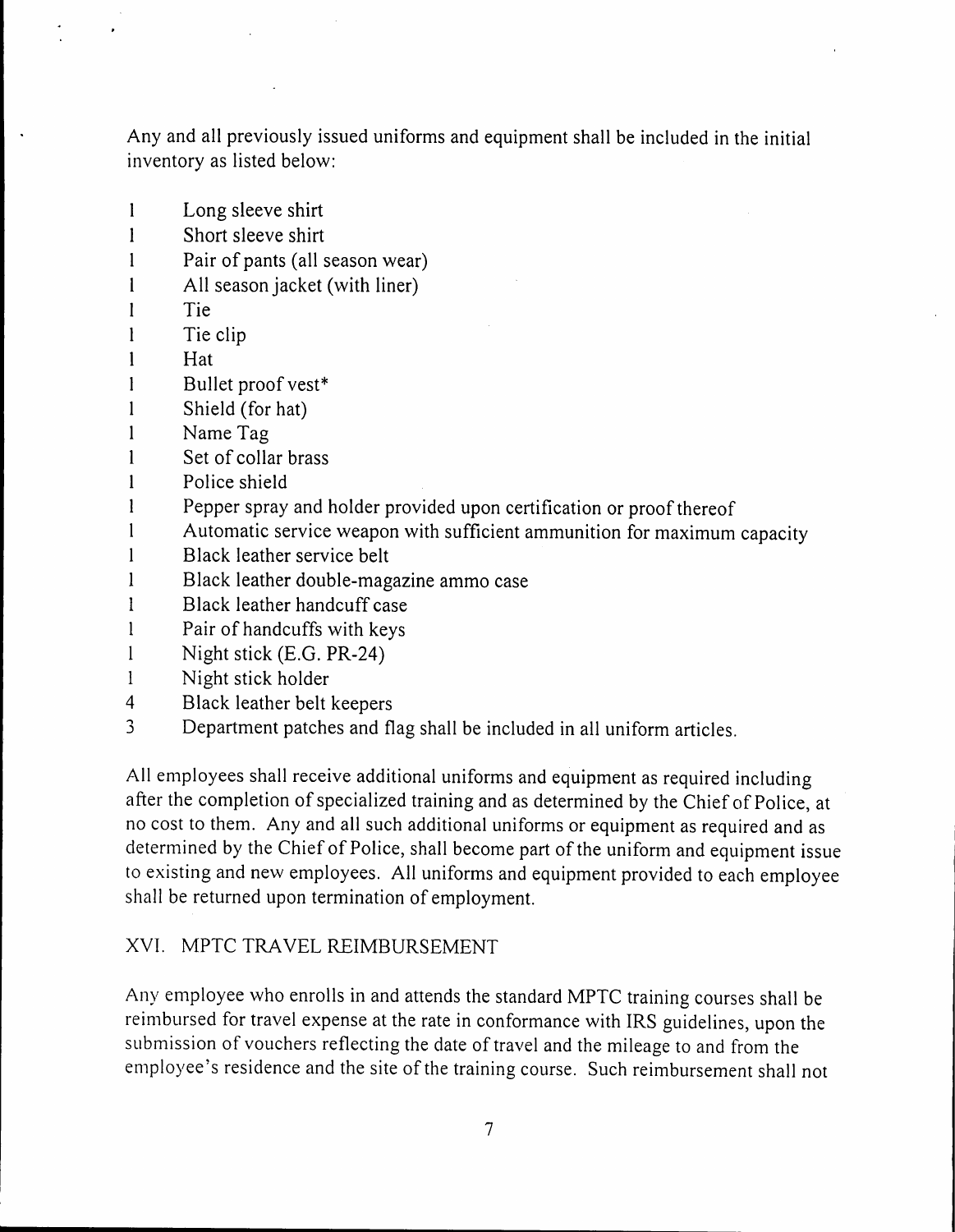apply in the event that the employee uses a Village or police force vehicle to travel for this purpose.

#### XVII. VEHICLE MAINTENANCE AND SAFETY

With respect to any new police vehicles, purchased after the date of this Agreement, the Village shall provide vehicles \vith equipment control devices of uniform location and type, with the exception of trunk opening buttons and radio controls.

The employees shall have the right to form a committee among themselves, of not more than three (3) members, for the purpose of presenting concerns \vith police vehicle maintenance and safety to the Village Board. The Village Mayor shall make himself/herself available, upon at least two (2) weeks written notice from said committee to be delivered to the Village Clerk, to hear or discuss complaints from the aforesaid committee regarding vehicle maintenance and safety. The Village Mayor shall make every attempt to address and rectify said safety requests with respect to vehicle maintenance and safety. This clause shall allow employees, through said committee, access to the Village Mayor for the purpose of discussion of any problems \vith respect to vehicle maintenance and safety.

#### XVIII. SCHEDULING

The Chief of Police and or his designee shall work cooperatively with an appropriate officer of the Department to assign employees to tours of duty on a monthly scheduling basis after obtaining and considering their \vork hours at their primary jobs for the pertinent month of scheduling. "Seniority" within the department for scheduled tours of duty shall be the deciding factor in assignment, except that while Thomas Wohlrab is Chief of Police seniority shall be one factor in determining scheduled tours of duty with the final determination to be made by Chief Wohlrab.

Failure of officers to work assigned tours of duty, or the switching by employees of tours of duty \vithout prior approval of the Chief of Police, shall be subject to possible disciplinary action by the Village Board. The designation of police force tours of duty, and the number of officers per tour, shall be subject to modification by the Village (contingent upon the operational needs of the Village).

Assignment of officers to non-regular scheduled tours of duty during any month shall be in accordance with the following: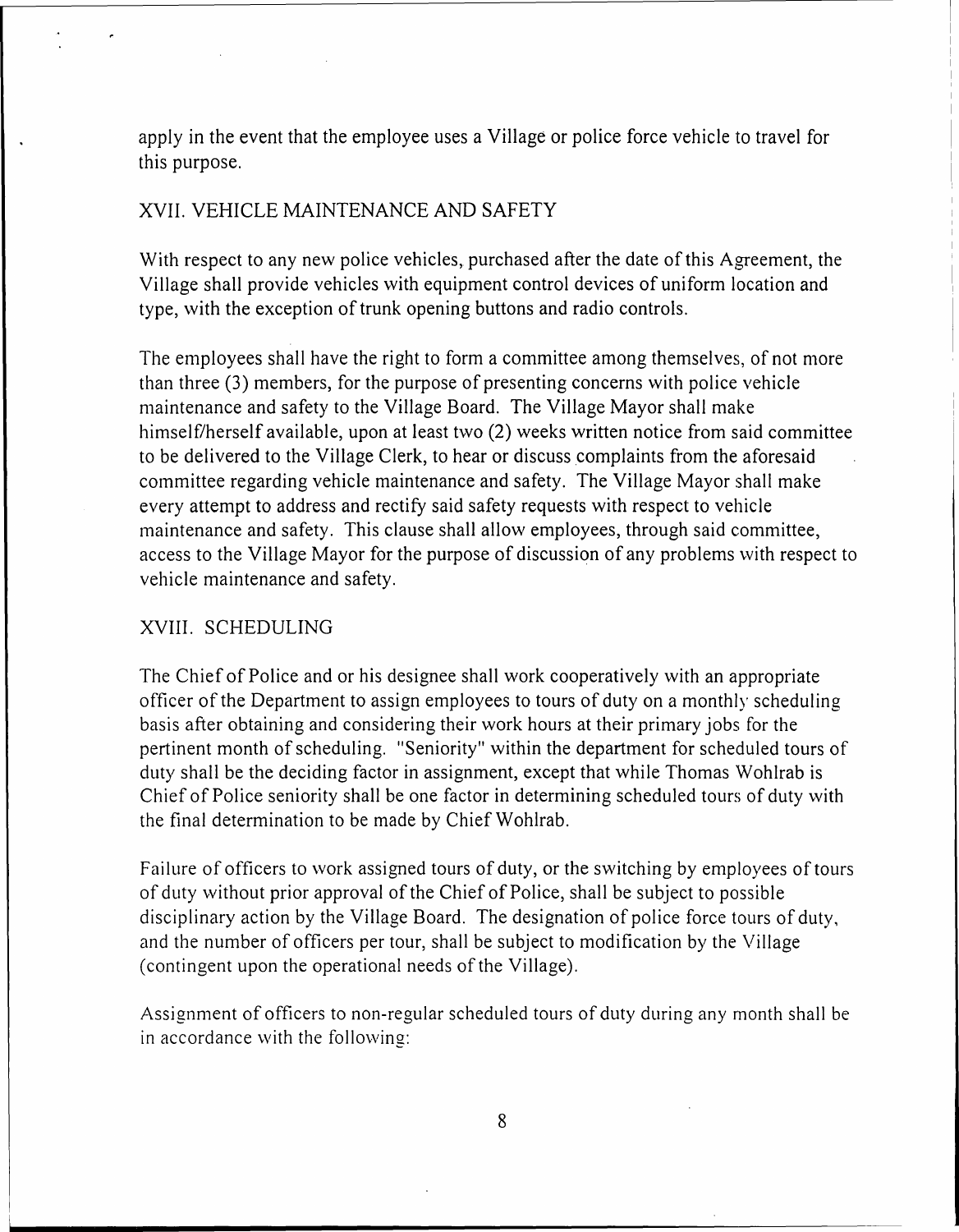1. The assignment shall be on a rotating basis; a list shall be posted as to whose turn is next.

If an officer scheduled for a regular tour of duty is unable to work that tour due to exigent circumstances, e.g., excused illness, injury or emergency, the Chief of Police and/or designee may hold over any officer (s) working the previous tour, to work the vacant tour of duty, so long as:

a. the hold-over does not conflict with the officer's primary employment schedule. Hold-over time shall be compensated at the rate of time and one-half  $(1.5)$  of the officer's hourly wage (for that time period which exceeds eight hours), whenever the officer has worked more than eight consecutive hours.

If unanticipated situations occur, where there is no officer available to hold over from preceding shift of duty or there was no preceding shift of duty, and an officer scheduled for a shift of duty reports inability to work a tour, the Chief of Police or his designee may compel unscheduled officer(s) to report to work that shift so long as:

a. the compelled reporting does not conflict with the officer's primary employment schedule or previously approved periods of excusal from any duty during that month. Officers shall be approached for compelled reporting to duty by the criteria set forth in subparagraph "1" (i.e., on a rotating basis). Documented illness or infirmity of the officer shall be the only excuse (unless otherwise approved) for avoiding compelled reporting to duty.

In the event an employee is working the preceding tour of duty and a vacancy occurs on the following tour of duty, and the employee is unable to be offered the assignment because he is currently on duty, he shall not have his name dropped to the bottom of the list, but rather maintain his position on the list.

2. All tours of duty on Wednesday and Thursday from 6:00 P.M. to 12:00 A.M. shall have two (2) police officers working to their best advantage. On Friday and Saturday, there shall be two (2) police officers working from 6:00 P.M. to 6:00 A.M. the following morning.

## XIX. FIREARMS AND IN-SERVICE TRAINING

The Village shall provide each officer fifty (50) rounds of new factory manufactured duty ammunition once yearly, and will provide all ammunition for firearm's qualification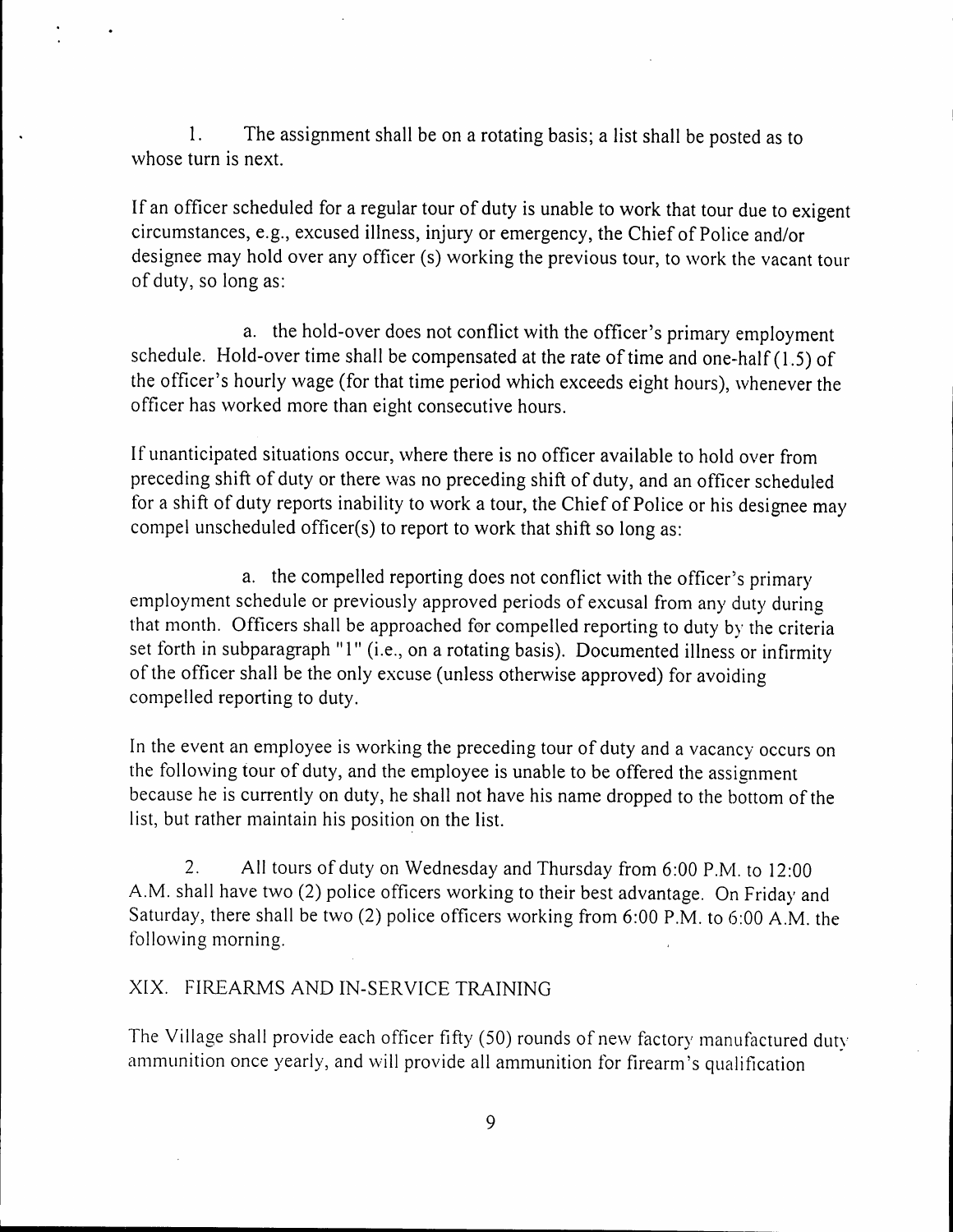required of officers by the Village (maximum of 100 rounds per officer, per year total).

Any firearms and/or training that is required by the Village (but not mandated by Federal, State of County Law), shall be scheduled during the officer's "on duty" time, and shall be compensated for at the officer's regular rate of pay.

#### XX. DISCIPLINARY PROCEEDINGS'

All employees entitled by law to Civil Service Law, Section 75 and Village Law 8-804 procedures \vith respect to disciplinary action, shall retain such right. It is understood that "probationary" employees, unless they fall \vithin the special exceptions contained in Section 75 of the Civil Service Law, have no such rights.

#### XXI. THIRD PARTY EMPLOYMENT IN UNIFORM

Employees may derive income from off-duty service under the employ of third parties and may wear their uniforms for that purpose, in the event that; (a) the site of such off duty work is within the Village of Fishkill, (b) the off duty work is limited to traffic control with the employee performing service on foot, (c) the nature of the proposed off duty service is approved in advance by the Chief of Police or his designee and (d) the request for advance approval is made by the PBA which, in the event of approval, shall designate the specific employee(s) to perform the service under employ of the third party. The parties acknowledge and agree that employees earning supplemental income in this fashion shall not be acting as employees of the Village of Fishkill, but as employees of the third party for such approved uniformed traffic control services. The proposed third party employer's maintenance of acceptable workers' compensation and comprehensive liability insurance covering the acts of its' employees, including traffic control services of Village officers working in uniform under this section, shall be one factor, but not the only permissible factor in the Chief of Police's exercise of advance approvals hereunder.

#### XXII. RETIREMENT

All members of this bargaining unit shall be covered by the Retirement and Social Security Law or any subsequent amendment thereto under the New York State Policemen's and Firemen's Retirement System. The cost of the aforesaid retirement plan shall be fully funded by the Village.

The Village shall adopt and implement Retirement and Social Security La\v Section 384-d prior to March 31, 2001.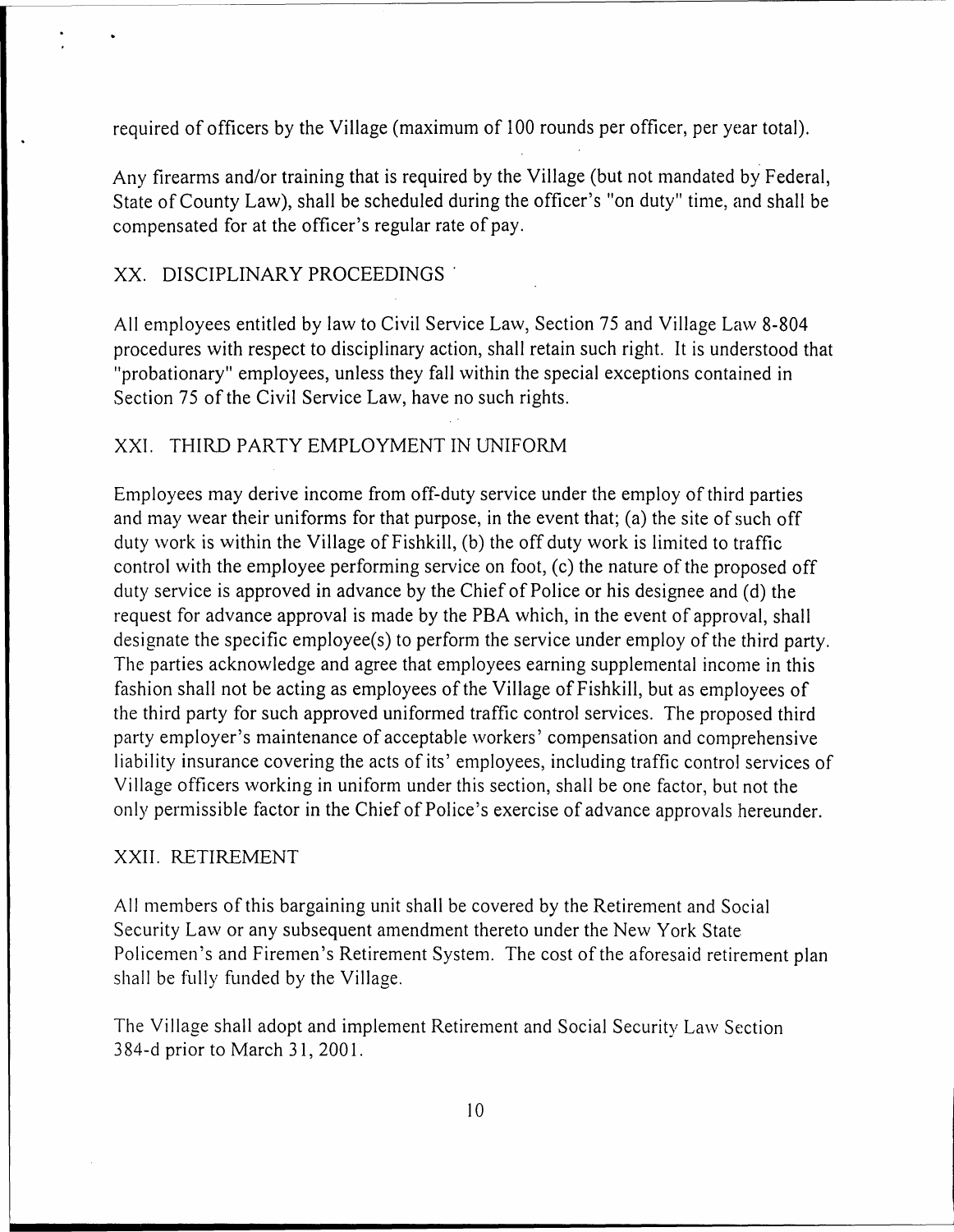#### XXIII. UNPAID LEAVE OF ABSENCE

An officer shall be granted an unpaid leave of absence for a maximum period of one (1) year upon a showing of reasonable ground for said request. The period of the officer's unpaid leave of absence shall not be included in the calculation of the duration of the officer's employment with the Village or for the purposes of calculating or applying any benefits provided by this contract or practice. Upon return to service, the officer \vill be placed in the same assignment to the extent practicable and the officer's seniority, for all purposes, will be determined by the amount of seniority said officer had on the day inimediately preceding the commencement of the leave of absence. The "reasonableness" of the request for unpaid leave of absence shall be determined by the Police Committee after the applicant has been afforded the opportunity to address the Police Cornmittee and present information in support of his/her request.

|                                            | 6/1/00     | 6/1/01     | 6/1/02      |
|--------------------------------------------|------------|------------|-------------|
| POLICE OFFICER:                            |            |            |             |
| Hire through 1 <sup>st</sup> Calendar Year | \$10.63/hr | \$11.06/hr | \$11.50/hr  |
| After 1st Calendar Year                    | \$11.61/hr | \$12.07/hr | \$12.56/hr  |
| After 3 <sup>rd</sup> Anniversary          | \$12.16/hr | \$12.65/hr | \$13.15/hr  |
| After 5 <sup>th</sup> Anniversary          | \$12.98/hr | \$13.50/hr | \$14.04/hr  |
| After 7 <sup>th</sup> Anniversary          |            | \$14.41/hr | \$15.72/hr  |
| After 9 <sup>th</sup> Anniversary          |            |            | \$16.28/hr  |
| DETECTIVE:                                 |            |            |             |
| Regular                                    | \$11.94/hr | \$12.42/hr | \$12.91/hr  |
| After 3rd Anniversary                      | \$12.49/hr | \$12.99/hr | \$13.51/hr  |
| After 5 <sup>th</sup> Anniversary          | \$13.72/hr | \$14.27/hr | \$14.84/hr  |
| After 7 <sup>th</sup> Anniversary          |            | \$15.30/hr | \$16.21/hr  |
| After 9 <sup>th</sup> Anniversary          |            |            | \$17.00/hr  |
| SERGEANT:                                  |            |            |             |
| Regular                                    | \$12.28/hr | \$12.77/hr | \$13.28/hr  |
| After 3rd Anniversary                      | \$12.83/hr | \$13.34/hr | \$13.88/hr  |
| After 5 <sup>th</sup> Anniversary          | \$13.65/hr | \$14.62/hr | \$15.20/hr  |
| After 7 <sup>th</sup> Anniversary          |            | \$15.65/hr | \$16.56/hr  |
| After 9 <sup>th</sup> Anniversary          |            | ----       | \$17.35/hr. |

#### XXIV. HOURLY RATE SCHEDULE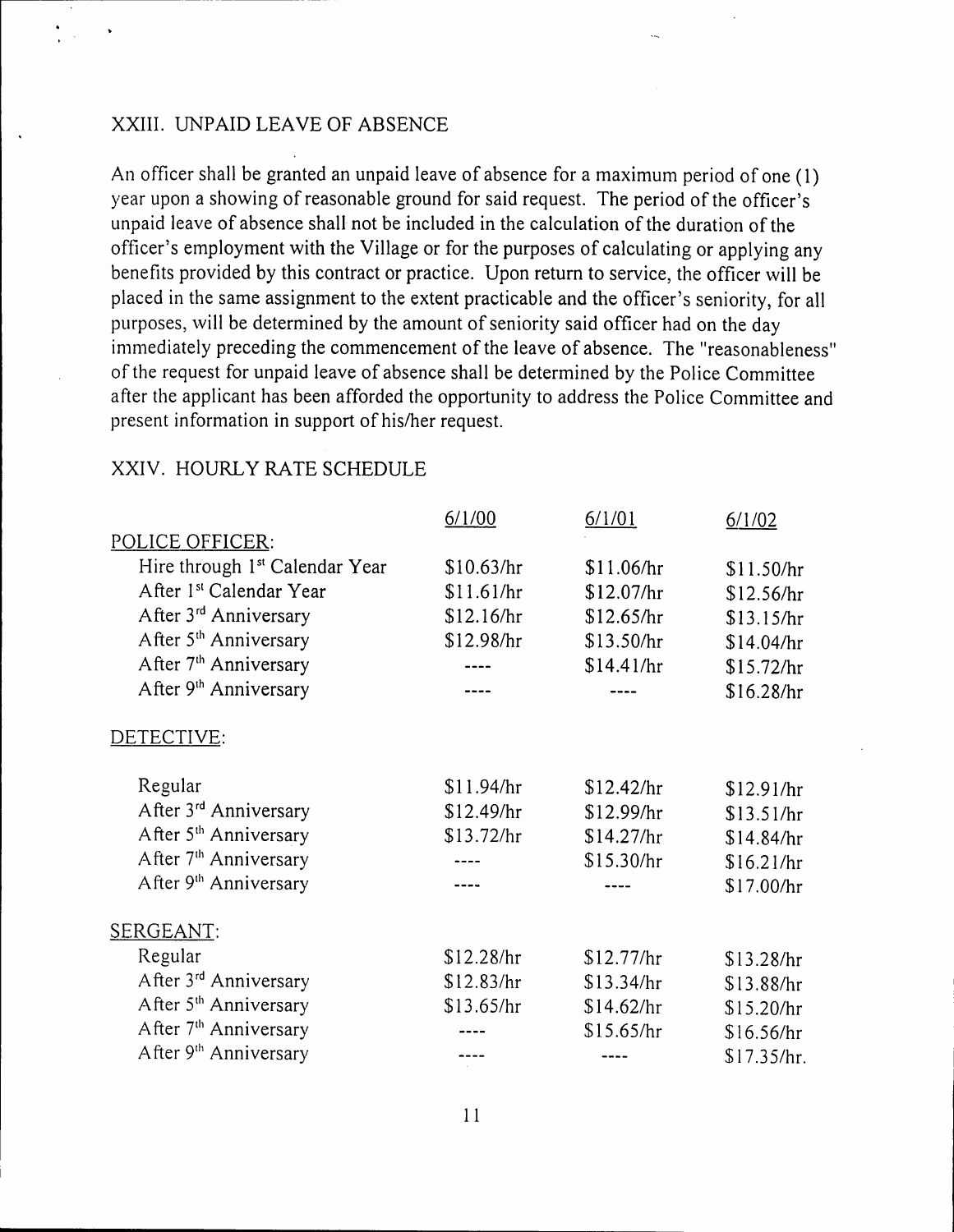To advance to the next step in the above schedule, employees must work a minimum of 288 hours in each of the two (2) preceding years (measured from the employee's date of hire) including a minimum of two special details. Hours worked on special details shall be counted towards the 288 hour minimum.

#### XXV. OUT OF CLASSIFICATION WORK

. ,.

Any employee assigned to perform on an emergency and/or temporary basis the duties of a higher classification (i.e., higher rate of pay), shall not receive said higher rate of pay while performing said work, unless and until that employee has worked at least twenty (20) cumulative working days of assignment annually from the date of first assignment to the higher position or at least three (3) consecutive work days in the higher position. Prior to the accumulation of twenty (20) cumulative annual (i.e., in one year) working days of "out of classification" work, the employee shall be paid his/her normal rate of pay except when he/she has worked at least three (3) consecutive work days in the higher position.

#### XXVI. DURATION OF AGREEMENT

This Agreement shall be and remain in effect for a period of three (3) years, having an effective initial date of June 1,2000 and an expiration date of May 31,2003. Said Agreement shall automatically renew itself after its expiration, until a successor Agreement is reached.

#### XXVII. MODIFICATION OR REVISION

It is understood and agreed that no agreement, alteration, understanding, variation, waiver or modification of any of the terms, conditions, or covenants contained herein, shall be made by an employee or group of employees of the Police Department with the Village, and in no case, shall it be binding upon the parties hereto unless made and executed, in writing, between the parties hereto.